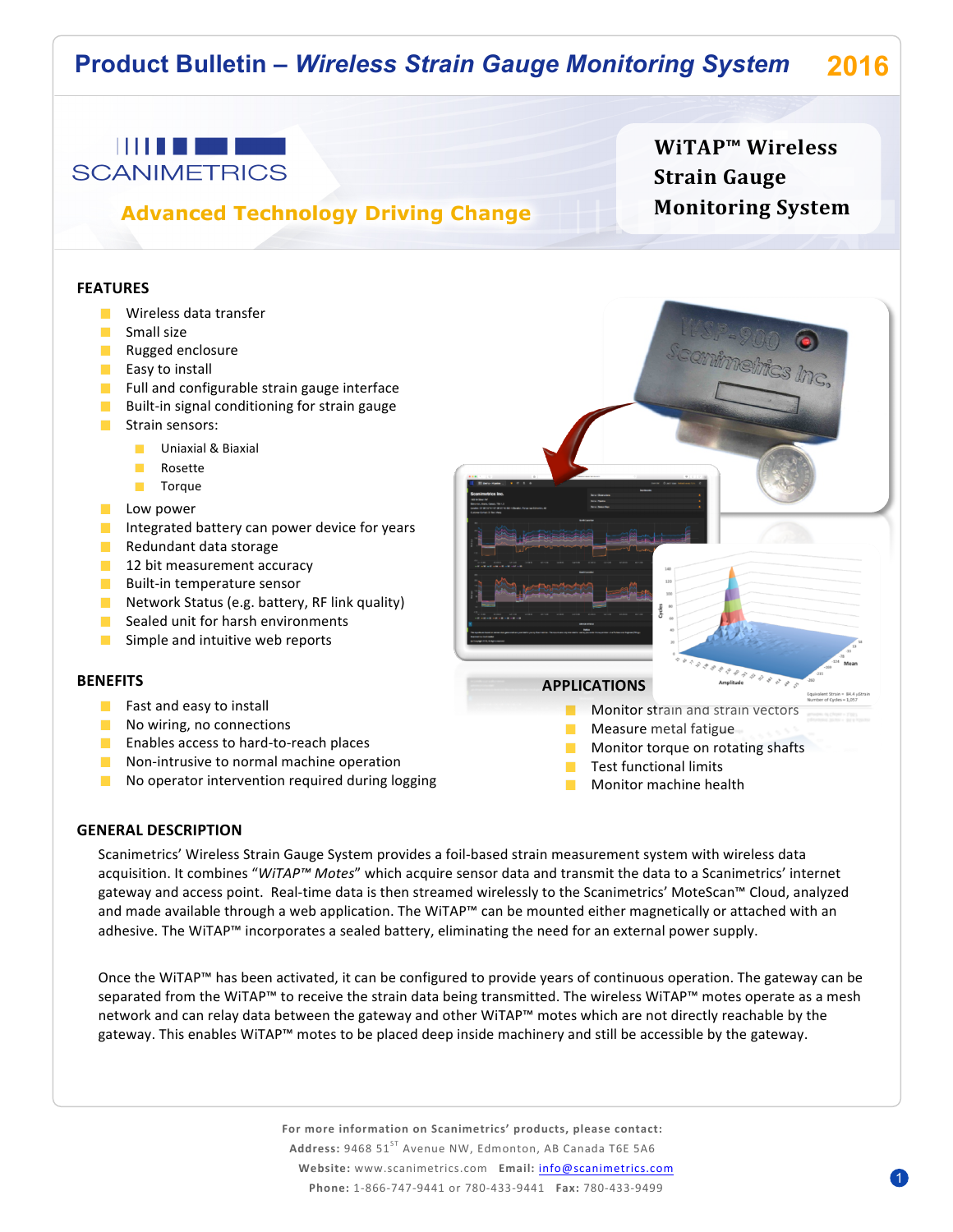# **Product Bulletin 2016**



## **Advanced Technology Driving Change**

## **STANDARD SPECIFICATIONS**

| Sensor Operating Temperature Range   | -40 °C to +150 °C                                                                             |
|--------------------------------------|-----------------------------------------------------------------------------------------------|
| <b>Operating Temperature Range</b>   | -40 °C to +85 °C                                                                              |
| <b>Maximum Data Acquisition Rate</b> | 100 samples per second (single channel)                                                       |
| Maximum Wireless Operating Range     | 10 metres (extendable with repeaters)                                                         |
| Maximum Battery Life                 | Up to 2 years (See Note 1)<br>50 million samples                                              |
| Modes of Operation                   | Real-time data display, unaccompanied alarming, data logging and<br>data transmission         |
| Minimum Strain Resolution            | 4 microstrain                                                                                 |
| Dynamic Range                        | 0 to 5000 microstrain                                                                         |
| <b>Size</b>                          | 9,5 cm x 5 cm x 3 cm (3.8" x 2.0" x 1.25")                                                    |
| Weight                               | 110 g (4 oz.)                                                                                 |
| Wireless Module Housing              | Sealed urethane compound (water and chemical resistant, built to<br>IP67 standard)            |
| Wireless Module Mounting Method      | Magnetic or adhesive                                                                          |
| <b>Certifications</b>                | FCC and Industry Canada 900 MHz non licensed ISM band, ETSI 868<br>MHz non licensed SRD band. |

## **OPTIONS**

| Extended Sensor Temperature Range | -55 °C to +600 °C                                                 |
|-----------------------------------|-------------------------------------------------------------------|
| Sensor Types                      | Strain, Crack, Vibration, Acceleration, Bolt Tension, Temperature |
| Extended Life Battery             | Double the capacity                                               |
| Certifications                    | Intrinsic Safety (Zone 0 or Class I, Division 1)                  |

Note 1: Battery is rated for 50 million samples or 2 years of operation, whichever occurs first.

All specifications subject to change without notice

For more information on Scanimetrics' products, please contact: Address: 9468 51<sup>ST</sup> Avenue NW, Edmonton, AB Canada T6E 5A6 Website: www.scanimetrics.com **Email:** info@scanimetrics.com **Phone:** 1-866-747-9441 or 780-433-9441 **Fax:** 780-433-9499

**WiTAP™ Wireless Strain Gauge Monitoring System**